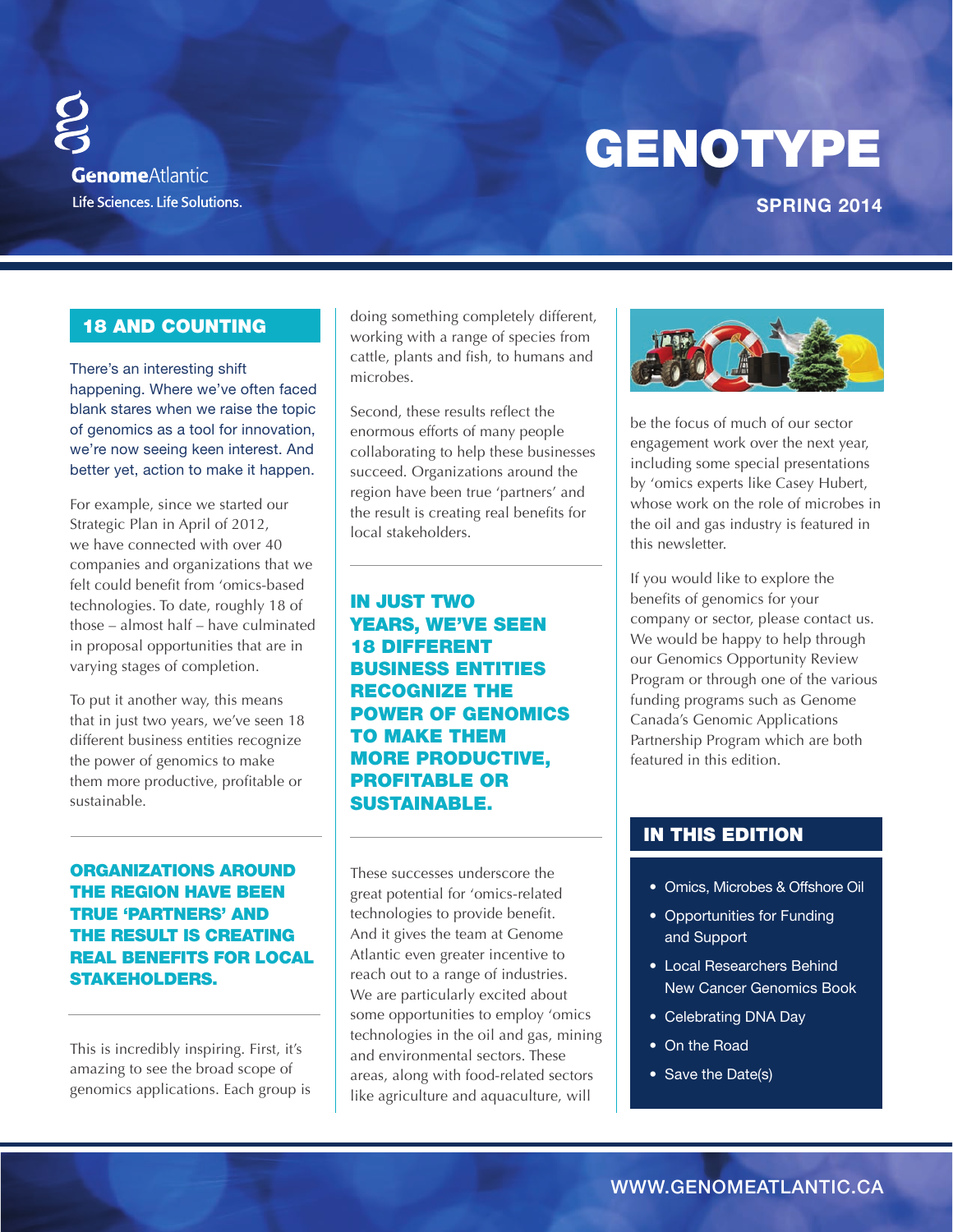### NETWORKING EVEnT

Genome Atlantic and the PEI BioAlliance will be co-hosting an information and networking session in Charlottetown on June 12, 2014. Please join us from 4-6:30 p.m. at the Delta Charlottetown for presentations on funding programs, and examples of genomics at work. Details will be sent by email in the coming weeks.

#### Genomics: the Power and the Promise

November 24-26, 2014 (Ottawa)

How does the environment impact human health and natural resources at the genomic level? How can genomics help leverage Canada's traditional resource sectors while preserving the environment? Explore these questions and more with world-renowned genomics experts and visionaries from academia, industry, government and media. Program details from Genome Canada coming soon.

# DNA DAY: APRIL 29th

Canada Research Chair in Agricultural Biodiversity, Sean Myles, took time out of his busy Dalhousie schedule to help students across the country learn about the role of genomics in plant and animal production. Sean's online chat was part of a national DNA Day effort organized by Let's Talk Science and various other organizations, including the regional Genome Centres. Although this initiative was designed for school age participants, the conversations produced a great array of information on a variety of applications of genomics. You can see the videos and read the Q&A at www.letstalkDNA.ca

# SAVE THE DATE(S) **HELP FOR COMPANIES PURSUING** 'omics-based technologies

Two great programs are designed to help companies and organizations leverage 'omics technologies.

#### **Genome Atlantic's Genomics Opportunity Review Program**

The Program provides up to \$15,000 to support applicants in the identification, development and/or adoption of genomics tools that lead to increased productivity, profitability and sustainability.

#### **Genome Canada's Genomic Applications Partnership Program**

The Program is designed to fund downstream research and development (R&D) projects that are driven by challenges and opportunities facing users of genomics based technologies Funds from Genome Canada range from \$100K to \$2M to be matched on a 1:2 ratio by other partners.

# Contact us to learn more about these programs.

# **HR CHANGES**



We are pleased to announce Andy Stone as our new Director of Business Development.

Andy joined Genome Atlantic in January, 2013 as Business Development Officer, bringing a BSc and MBA (Management of Innovation) from McMaster University, and over 15 years' experience in technology development and commercialization. His success in quickly furthering our business development efforts through effective strategy and thorough execution was a key indicator of his ability to lead this aspect of our organization. Welcome aboard (again), Andy.

# ON THE ROAD

#### Some of the things Genome Atlantic has planned in the next few months:

- Co-chairing the Genetic Technologies and Genomics Workshop at the Aquaculture Association of Canada 30th annual conference in St. Andrews, NB
- Hosting Casey Hubert at the Offshore Energy Research Association conference in Halifax, and meetings and presentations with the oil and gas sector in St. John's
- Attending the Atlantic Biorefinery Conference in Sydney
- Planning presentations and partnership facilitation sessions around the use of genomics in the environmental services, oil and gas, and mining sectors

Contact us to learn more or to suggest other opportunities to connect industry with genomics expertise.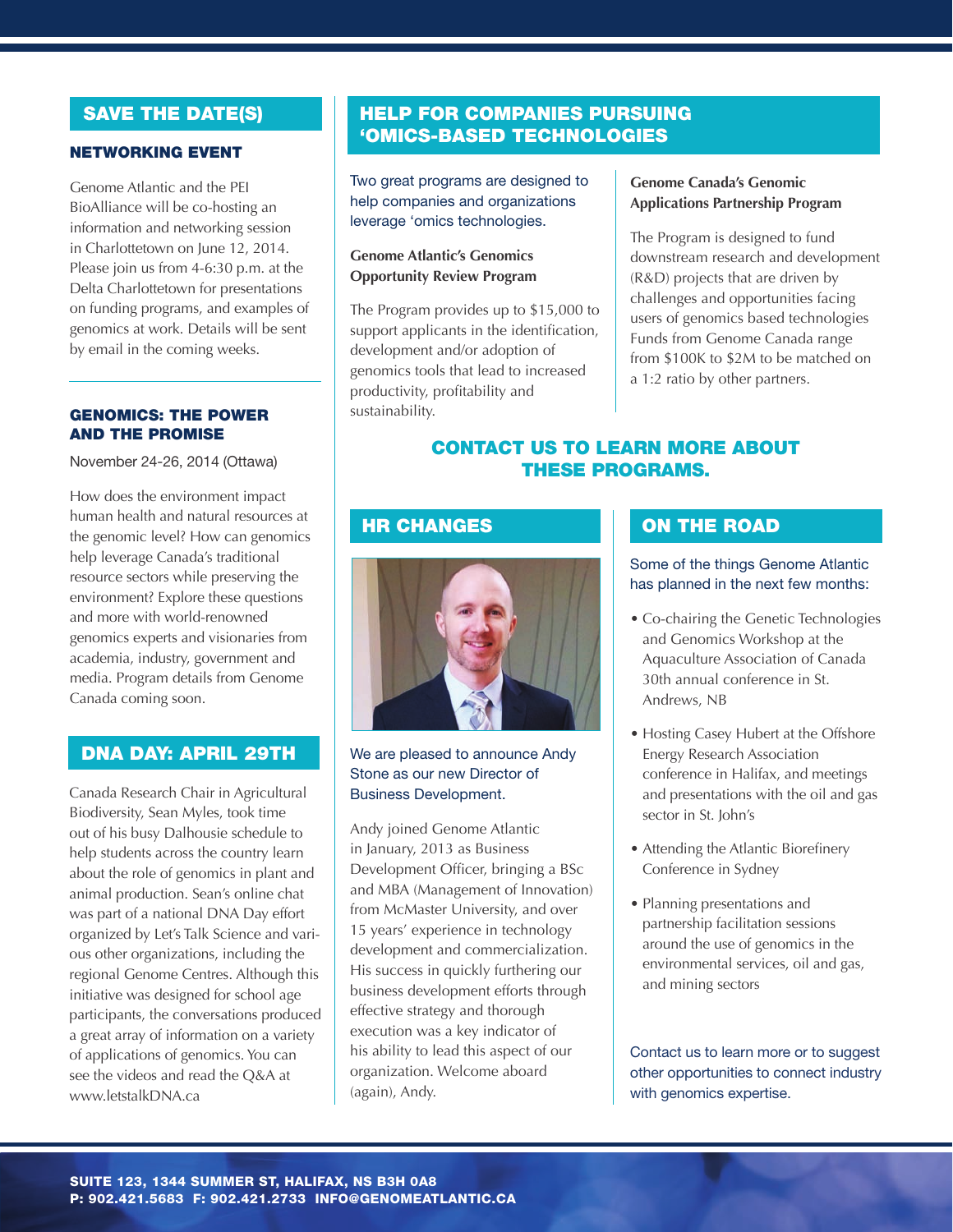# **LEVERAGING THE BUGSTH ATF EASTO N OIL**

Casey Hubert says that microscopic organisms known as microbes can play an important role in exploration, production and remediation within the oil and gas sector.

Hubert, a geomicrobiologist from the University of Newcastle upon Tyne, will be presenting at the Offshore Energy Research Association conference on May 21st in Halifax, explaining the role of microbes in the sector, and his research into what makes them tick.

From an exploration perspective, Hubert says certain microbes make a living by metabolizing hydrocarbons. The theory is, when you find these kinds of microbes, oil can't be too far away. So Hubert is particularly interested in the microbial communities around oil seeps – areas where oil reserves, under great pressure below the seabed, escape up and out into the ocean water. The goal is to compare the oil-loving microbes found around seeps with those found in other locations to augment existing exploration strategies.

huBert's quest to marry marine microBiology with offshore engineering is gaining interest as oil companies search for innovative solutions to mitigate risk, improve production and reduce costs.

On the production side, Hubert explains how different microbes are involved in

the challenging problem of reservoir souring. Some microbes metabolize sulphate into hydrogen sulphide  $(H_2S)$ – a deadly gas that causes several problems. Not only does  $H_2S$  create a lethal hazard to oil and gas workers, it also downgrades the value of the product and contributes to corrosion of infrastructure. The practise of pushing cold ocean water into offshore reservoirs to produce oil creates a spalike environment for these microbes, allowing them to flourish.

"in oil and gas, the resource is fundamentally Biological, and living organisms are involved in the process, so it makes sense that micro-Biology can Be an exciting part of the solution to industry challenges."

"On the flip side," says Hubert, "microbiology offers a fairly elegant solution. If you are able to change the conditions slightly to promote the proliferation of nitrogen-metabolizing bacteria instead, engineers can reverse and prevent the production of  $H_2S$ ."

Finally, Hubert explains the remarkably important role of certain microbes in cleaning up oil spills. This natural property has been relied upon in many significant spills, including the 1989 ExxonValdez and 2010 Deepwater Horizon disasters. Again, understanding how and why these organisms metabolize hydrocarbons can



Casey Hubert is a geomicrobiologist who uses genomics to help us understand the role of microbes in oil exploration, production and remediation.

help us better manage other potential environmental concerns.

Hubert's quest to marry marine microbiology with offshore engineering is gaining interest as oil companies search for innovative solutions to mitigate risk, improve production and reduce costs. With powerful tools like genomics providing an increasingly comprehensive picture of the genetic blueprints of key microorganisms and entire microbial populations, the opportunities are practically endless.

"In oil and gas, the resource is fundamentally biological, and living organisms are involved in the process, so it makes sense that microbiology can be an exciting part of the solution to industry challenges."